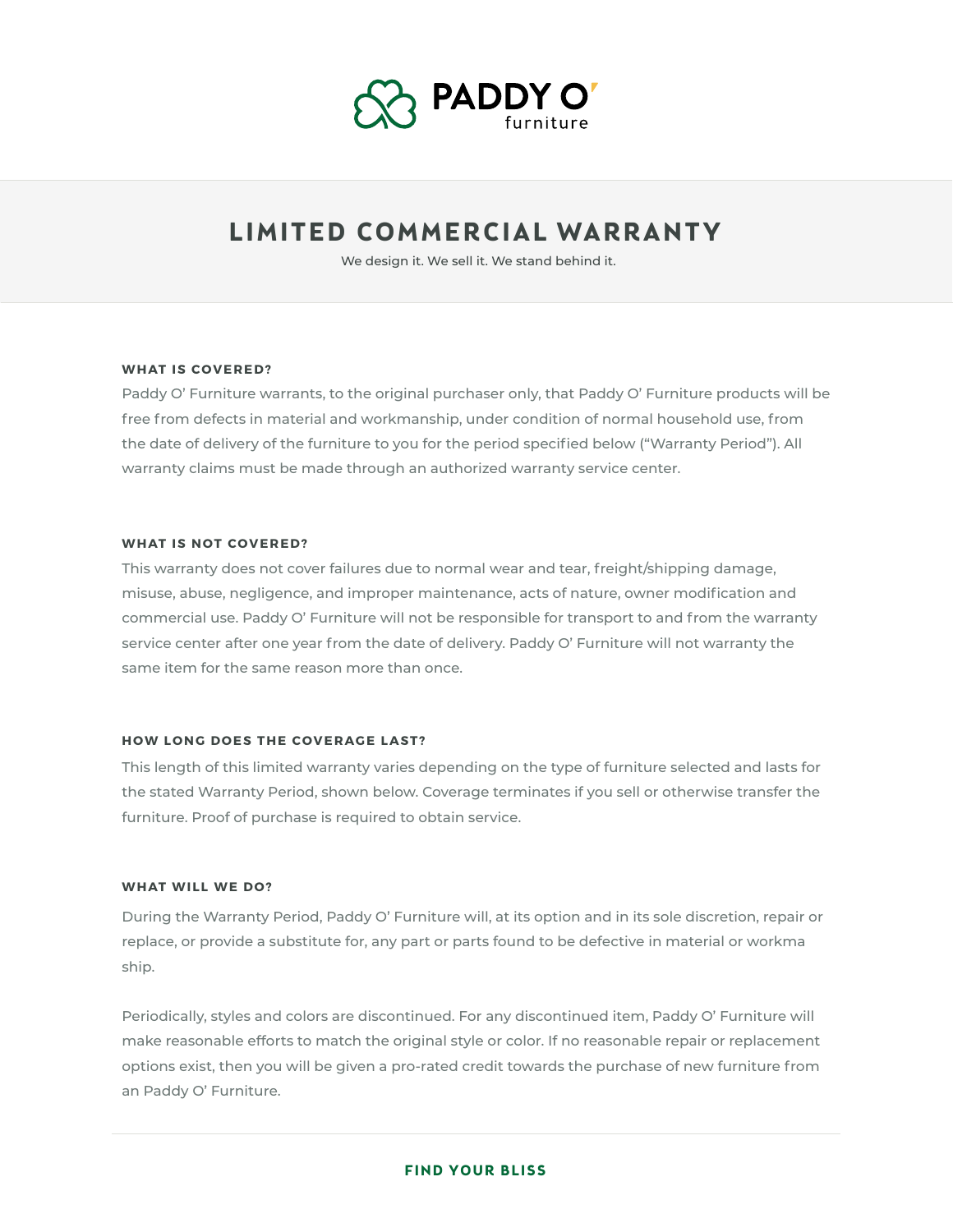#### **SIGNATURE COLLECTIONS WARRANTY PERIOD**

| SIGNATURE COLLECTION ALUMINUM FRAMES                                                                                                 | <b>5 YEARS</b> |  |
|--------------------------------------------------------------------------------------------------------------------------------------|----------------|--|
| Includes: Structural integrity of welds, extrusions, straps and motion mechanisms<br>Excludes: Caps, glides, feet, castings          |                |  |
| SIGNATURE COLLECTION WROUGHT-IRON AND STEEL FRAMES                                                                                   | <b>5 YEARS</b> |  |
| Includes: Structural integrity of welds, extrusions, straps and motion mechanisms<br>Excludes: Caps, glides, feet, castings, rusting |                |  |
| SIGNATURE COLLECTION POWDER-COAT PAINT FINISHES                                                                                      | <b>5 YEARS</b> |  |
| Includes: Blistering, peeling<br>Excludes: Minor fading, discoloration, scuffing, scratching                                         |                |  |
| <b>SIGNATURE COLLECTION WOVEN MATERIALS</b>                                                                                          | <b>3 YEARS</b> |  |
| Includes: Breaking, blistering, peeling, excessive fading<br><b>Excludes: Minor fading</b>                                           |                |  |
| SIGNATURE COLLECTION WOOD AND SYNTHETIC WOOD MATERIALS                                                                               | 1 YEAR         |  |
| Includes: Breaking<br>Excludes: Natural fading from sun, stains from oils                                                            |                |  |
| <b>BLISS CUSHIONS®</b>                                                                                                               | <b>2 YEARS</b> |  |
| Includes: Sewn seams, fabric, excessive fading<br>Excludes: Minor fading, matting, wrinkling, mildewing, staining                    |                |  |
| <b>ALL OTHER CUSHIONS</b>                                                                                                            | 1 YEAR         |  |
| Includes: Sewn seams, fabric, excessive fading<br>Excludes: Minor fading, matting, wrinkling, mildewing, staining                    |                |  |
| SIGNATURE COLLECTION SLINGS AND PADDED SLINGS                                                                                        | 1 YEAR         |  |
| Includes: Sewn seams, fabric, excessive fading<br>Excludes: Minor fading, matting, wrinkling, mildewing, staining                    |                |  |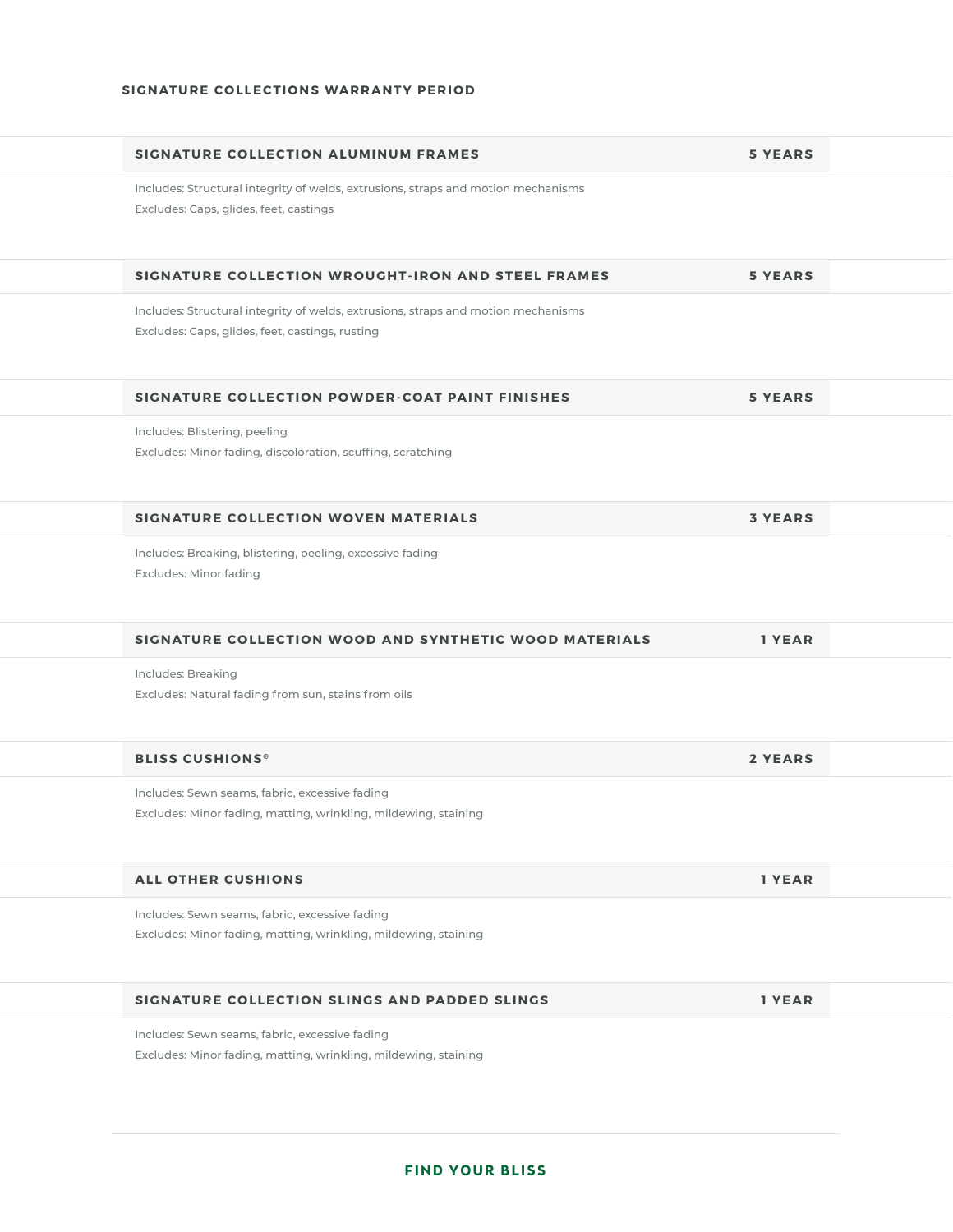| <b>ESSENTIAL COLLECTION ALUMINUM, STEEL, WROUGHT-IRON FRAMES</b>                                                            | 1 YEAR         |  |
|-----------------------------------------------------------------------------------------------------------------------------|----------------|--|
| Includes: Structural integrity of welds, extrusions, straps and motion mechanisms<br>Excludes: Caps, glides, feet, castings |                |  |
| <b>ESSENTIAL COLLECTION CUSHIONS</b>                                                                                        | 1 YEAR         |  |
| Includes: Sewn seams, fabric, excessive fading<br>Excludes: Minor fading, matting, wrinkling, mildewing, staining           |                |  |
| <b>ESSENTIAL COLLECTION SLINGS AND PADDED SLINGS</b>                                                                        | 2 YEARS        |  |
| Includes: Sewn seams, fabric, excessive fading<br>Excludes: Minor fading, matting, wrinkling, mildewing, staining           |                |  |
| <b>SYNTHETIC WOOD MATERIALS</b>                                                                                             | <b>2 YEARS</b> |  |
| Includes: Breaking<br>Excludes: Natural fading from sun, stains from oils<br><b>ACCESSORY WARRANTY PERIOD</b>               |                |  |
| <b>TABLE TOPS AND FIREPITS</b>                                                                                              | 1 YEAR         |  |
| Includes: Structural integrity of frame and surface<br>Excludes: Fading, grout cracking                                     |                |  |
| <b>DEKTON TABLE TOPS</b>                                                                                                    | <b>3 YEARS</b> |  |
| Includes: Structural integrity of frame and surface<br>Excludes: Fading, grout cracking                                     |                |  |
| <b>UMBRELLA FRAMES</b>                                                                                                      | 1 YEAR         |  |
| Includes: Structural integrity of pole, tilt, spokes and crank<br>Excludes: Wind damage, owner misuse                       |                |  |
|                                                                                                                             |                |  |
| <b>UMBRELLA COVERS</b>                                                                                                      | 1 YEAR         |  |
| Includes: Sewn seams, pockets, fabric, excessive fading                                                                     |                |  |

Excludes: Minor fading, wind damage